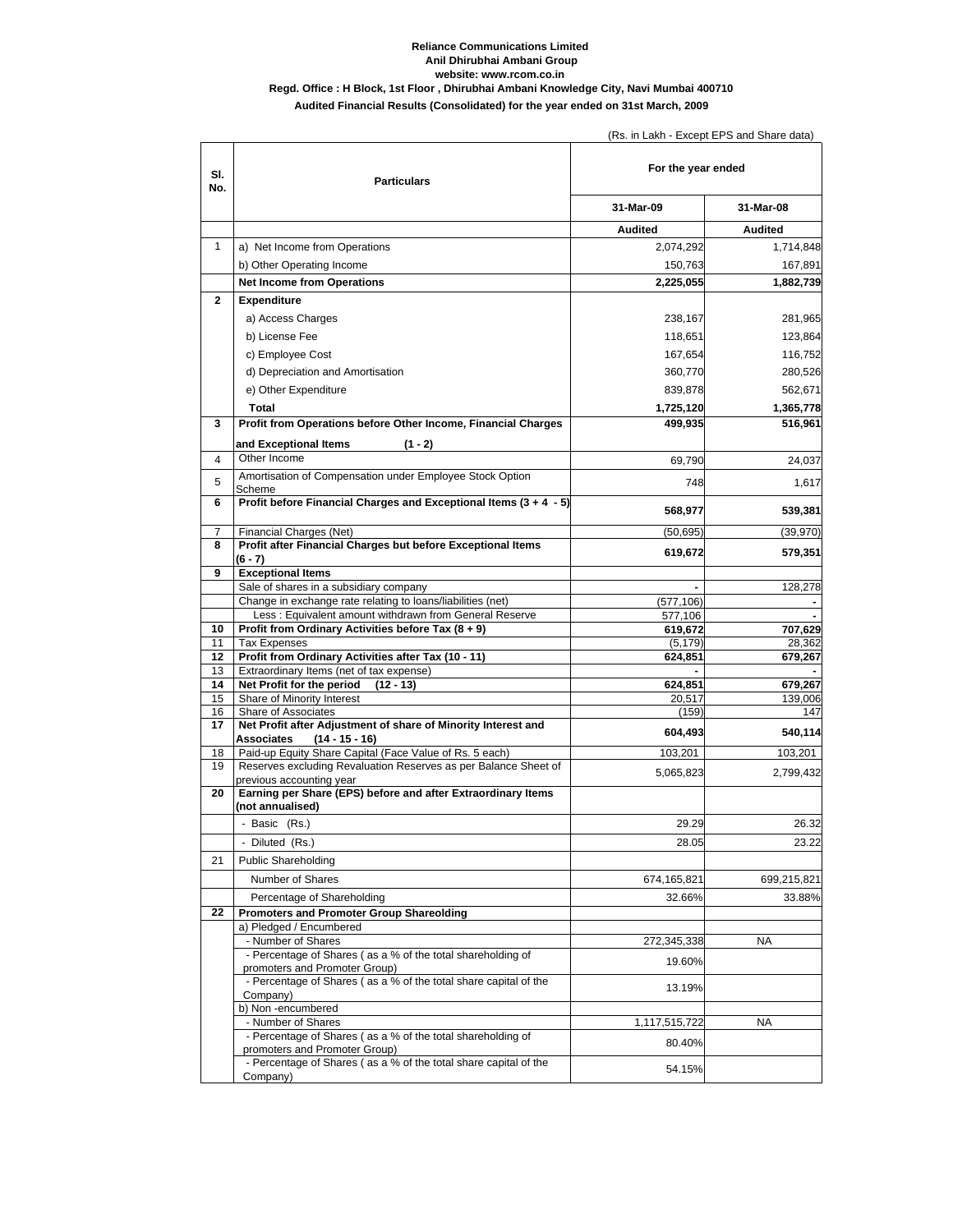| SI.<br>No. | <b>Particulars</b>                                                       | For the year ended |                |
|------------|--------------------------------------------------------------------------|--------------------|----------------|
|            |                                                                          | 31-Mar-09          | 31-Mar-08      |
|            |                                                                          | <b>Audited</b>     | <b>Audited</b> |
| 23         | <b>Segment Revenue</b>                                                   |                    |                |
|            | a) Wireless                                                              | 1,736,763          | 1,521,354      |
|            | b) Global                                                                | 679,094            | 547,506        |
|            | c) Broadband                                                             | 252,427            | 178,673        |
|            | d) Investments                                                           | 32,782             | 15,269         |
|            | e) Others / Unallocated                                                  | 67,502             | 27,782         |
|            |                                                                          |                    |                |
|            | <b>Total</b>                                                             | 2,768,568          | 2,290,584      |
|            | Less: Inter segment revenue                                              | (473, 723)         | (383, 808)     |
|            |                                                                          |                    |                |
|            | <b>Income from Operations</b>                                            | 2,294,845          | 1,906,776      |
| 24         | <b>Segment Results</b>                                                   |                    |                |
|            | Profit / (Loss) before Tax and Financial Charges from each segment       |                    |                |
|            | a) Wireless                                                              | 427,921            | 412,510        |
|            | b) Global                                                                | 85,566             | 83,712         |
|            | c) Broadband                                                             | 81,500             | 62,628         |
|            | d) Investments                                                           | 32,782             | 15,263         |
|            | e) Others / Unallocated                                                  | (58,044)           | (33, 115)      |
|            | Total                                                                    | 569,725            | 540,998        |
|            |                                                                          |                    |                |
|            | Less: Amortisation of Compensation under Employee Stock Option<br>Scheme | 748                | 1,617          |
|            | Less: Financial Charges (Net)                                            | (50, 695)          | (39, 970)      |
|            | Less: Exceptional Items                                                  |                    | (128, 278)     |
|            | <b>Total Profit before Tax</b>                                           | 619,672            | 707,629        |
|            |                                                                          |                    |                |
| 25         | <b>Capital Employed</b>                                                  |                    |                |
|            | (Segment assets - Segment liabilities)                                   |                    |                |
|            | a) Wireless                                                              | 4,973,790          | 2,994,820      |
|            | b) Global                                                                | 1,367,337          | 859,994        |
|            | c) Broadband                                                             | 498,561            | 429,040        |
|            | d) Investments                                                           | 956,055            | 1,138,100      |
|            | e) Others / Unallocated                                                  | 1,942,373          | 316,218        |
|            | <b>Total</b>                                                             | 9,738,116          | 5,738,172      |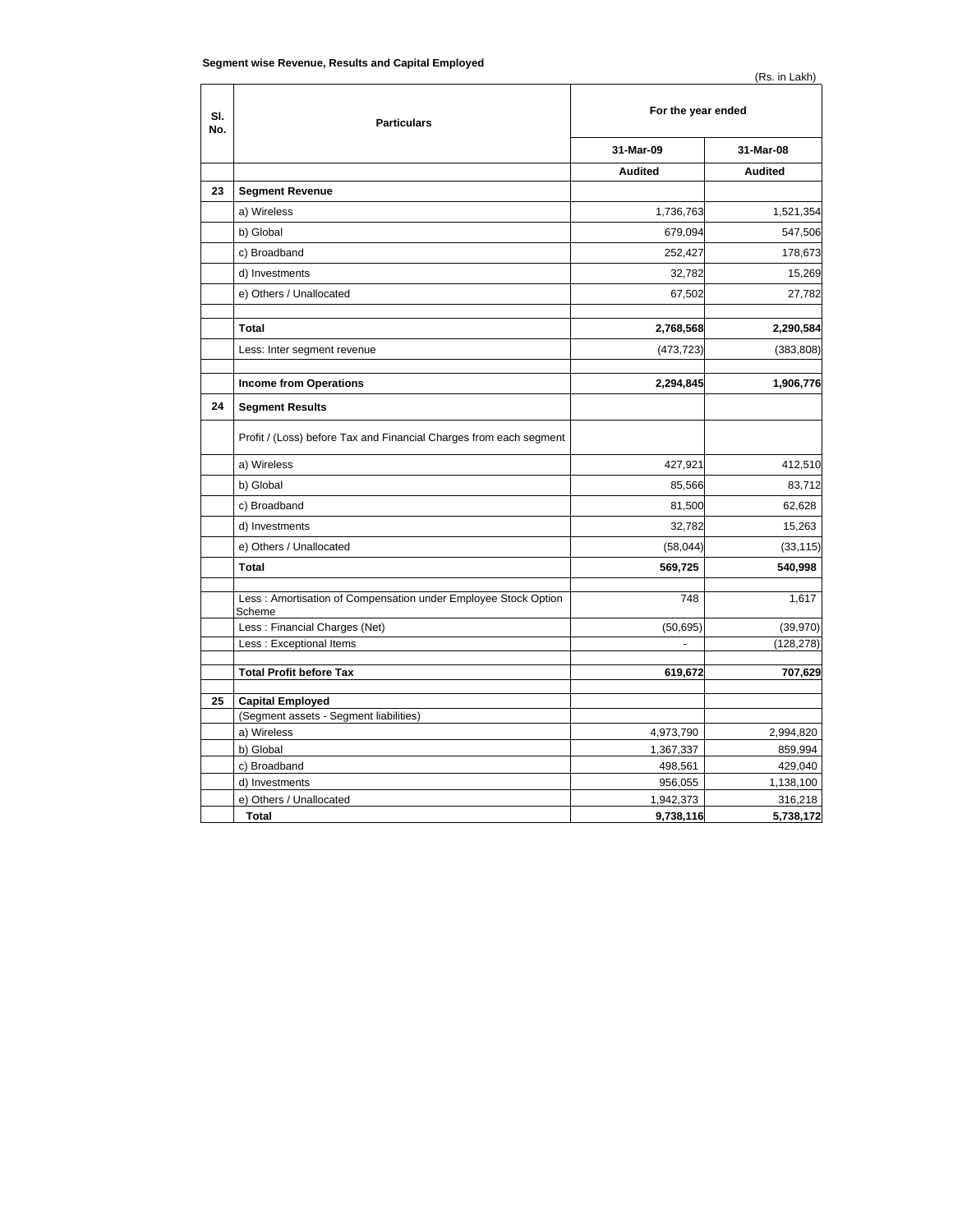## **NOTES**

- 1. Figures of the previous period have been regrouped and reclassified, wherever required.
- 2. On account of various factors including, in particular, an amendment to Schedule VI of the Companies Act, 1956 ("the Act") withdrawing the requirement to adjust changes in the amounts of liability relating to Loans and Liabilities in foreign currency attributable to Fixed Assets acquired by the Company in the cost of the said Fixed Assets, the Company has decided after the end of the Financial Year 2008 - 09 and after the approval of the Unaudited Financial Results for the quarter and the year ending on 31st March, 2009 that it would be more appropriate to account for the changes in the amounts of liabilities, consequent to changes in foreign exchange rates, as part of the profit or loss of the Company for the year in which the changes take place without adjusting the amount of the change in the cost of fixed assets.

The accounting policy now adopted by the Company is in line with the Accounting Standard ("AS") 11, "The Effect of Changes in Foreign Exchange Rates" as also in line with the accounting policy adopted by the Company in the Previous year ending 31st March, 2008 and the accounting policy followed by the Company for similar changes relating to liabilities expressed in foreign exchange other than those relating to fixed assets.

Accordingly, in respect of the year ending on 31st March, 2009, Rs. 5,998.56 crore being the foreign exchange difference relating to such loans/ liabilities, which were earlier adjusted in the cost of fixed assets, have now been charged to the Profit and Loss Account and net foreign exchange gain of Rs. 227.50 crore was reversed. Net amount of Rs. 5,771.06 crore has been withdrawn from the General Reserve of the Company in accordance with the terms of the Scheme of Arrangement between the Company and Reliance Infratel Limited approved by the Mumbai High Court on 18th July, 2009, as referred in Note 4 (ii) below, and consequently, there is no impact vis-à-vis profits of the year ended 31st March, 2009 of such charge except for consequential effects relating to Depreciation, etc. which have been appropriately dealt with.

 Further to the above, during the year loss of Rs. 237.34 crore arising out of marking related Derivative Contracts to market has also been recognized in the Profit and Loss Account, in compliance with the announcement dated 29th March, 2008 by ICAI regarding Accounting for Derivatives. The net gain of Rs. 290.03 crore including gain on account of conversion of overseas bank balances amounting to Rs. 139.33 crore is reflected in "Financial Charges (net)" as the effect of Foreign Currency Exchange Fluctuation.

- 3. During the year, the Company has bought back and cancelled 350 nos. of 5 Year, 4.95%, FCCBs of the Face Value of USD 1,00,000 each, as per approval of the Reserve Bank of India, at a discount to the Face Value. This has resulted in a saving of Rs. 79.61 crore which has been reflected as part of Other Income. Consequent upon such buy back and cancellation, the Company's obligations to convert the said Bonds into Shares, if so claimed by the Bond Holders and/ or to redeem the same in foreign currency, has come to an end vis-à-vis the cancelled Bonds.
- 4(i) Pursuant to the Scheme of Amalgamation ("the Scheme") under Section 391 to 394 of the Companies Act, 1956 sanctioned by the Honourable High Court of Bombay vide Order dated 3rd July, 2009 and filed with the Registrar of Companies (RoC) on 13th July, 2009, Reliance Gateway Net Limited ("RGNL"), a Wholly Owned Subsidiary of the Company, engaged in telecommunication allied activities and as a holding company for all the offshore Investments of the Company, has been amalgamated into the Company with effect from the Appointed Date as 31st March, 2009. Upon the Scheme becoming effective, all the assets and liabilities as appearing in the books of the RGNL as on the Appointed Date have been recorded at their respective fair values by the Company.